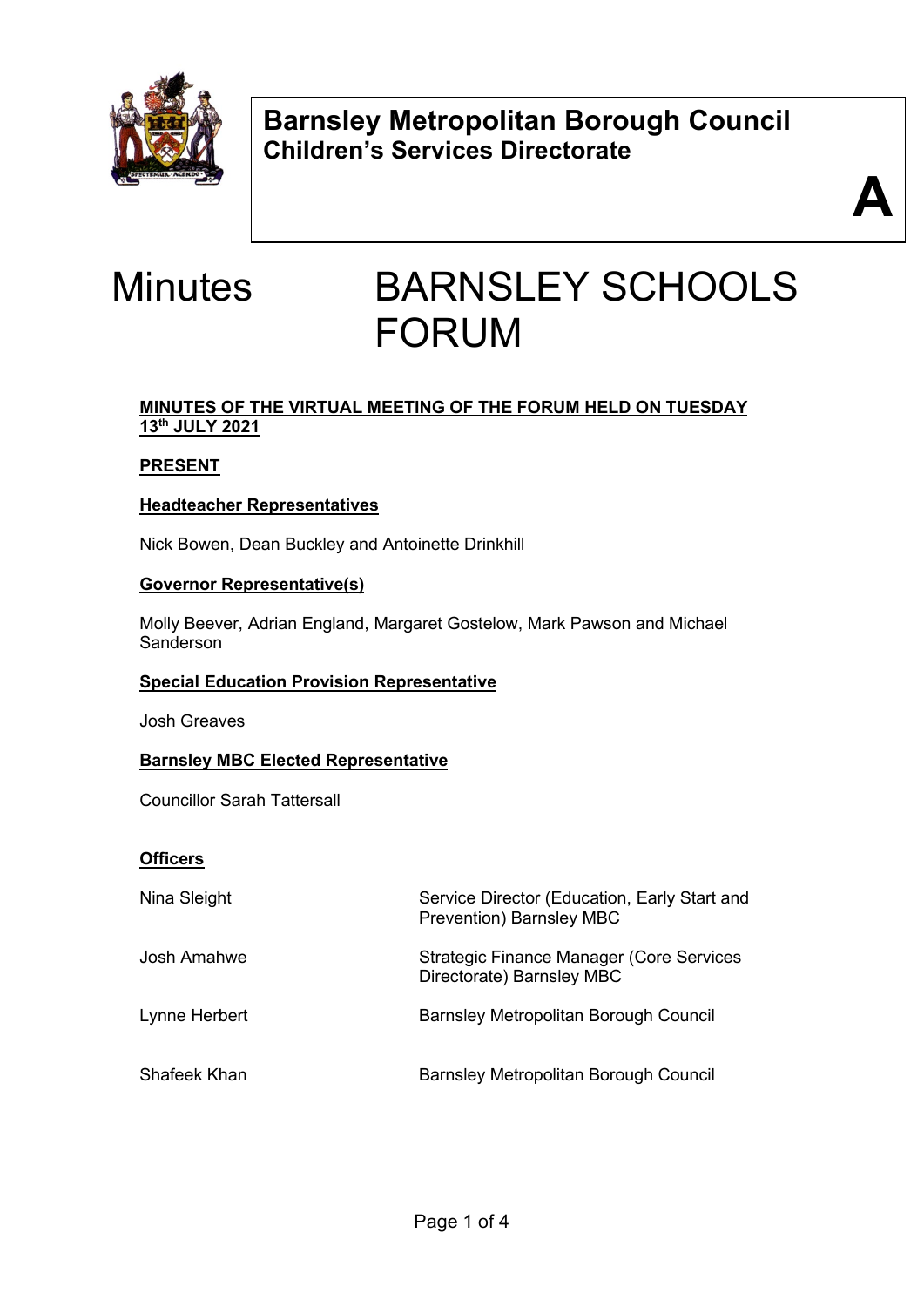# **1. ELECTION OF THE CHAIR**

The Secretary of the Schools Forum outlined the arrangements for the election of the Chair to the Forum and nominations were sought. Members of the Forum nominated one representative and the nomination was put to a vote of those members present at today's meeting.

# **RESOLVED:**

**1. That Michael Sanderson be duly re-elected as the Chair of the Barnsley Schools Forum for a two-year period commencing at today's meeting.**

### **ELECTION OF THE VICE-CHAIR**

The Secretary of the Schools Forum also outlined the arrangements for the election of the Vice-Chair to the Forum and nominations were sought. No nominations were made for this position and the Secretary to the Forum referred to the two options which were now available to Members. The first was not to proceed with the election of a Vice-Chair as it was not mandatory to do so. However, if Members recommended the election of a Vice-Chair, the second option would be to seek nominations at the next meeting of the Forum.

### **RESOLVED:**

**2. That arrangements be made for the proposed election of a Vice-Chair at the next business meeting of the Schools Forum.**

# **APOLOGIES FOR ABSENCE**

Formal apologies were submitted by Mr Crook, Ms Hammerton, Mrs James, Mrs Milliner, Mrs Smith, Mr Smith and Mrs Wilks.

#### **DECLARATIONS OF PERSONAL AND PECUNIARY INTEREST**

Representatives from the Forum declared their interest in relation to matters being considered as part of Agenda Item 5 of today's meeting.

#### **MINUTES OF THE PREVIOUS MEETING**

The minutes of the meeting of the Schools Forum held on  $12<sup>th</sup>$  March 2021 were agreed as a correct record.

# **MATTERS ARISING THROUGH THE MINUTES**

The Secretary to the Forum advised that a progress report on the Trade Union Facilities Time Agreement in maintained schools together with the proposed employee representation model among academies to be brokered through the St Mary's MAT would be submitted for consideration at the next business meeting.

# **REPORTS**

#### Schools Budget (2020/21): Year-end Outturn

Mr Amahwe presented his report on the year-end outturn and commented in relation to the following: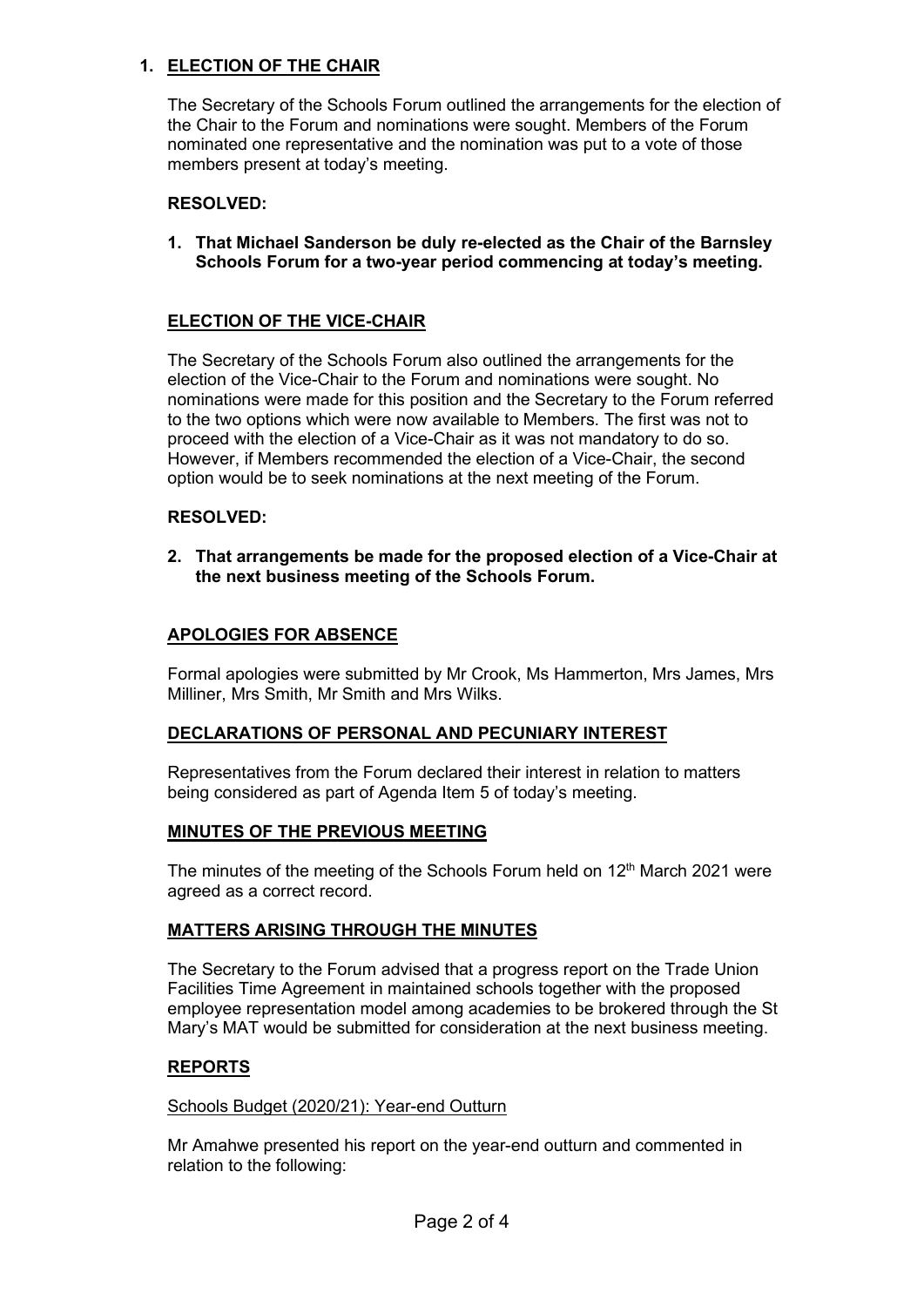- Schools' DSG Budget
- Carry forward of school balances
- Specific grant funding for schools (including Pupil Premium Grant funding and Post-16 funding)
- Schools Delegated DSG Budgets
- Centrally retained schools budgets (including reference to out of authority school placements for children and young people with SEND; top-up funding for special schools; specialist resource provision, together with Post 16/Further Education provision.
- The latest accumulated DSG deficit and proposed mitigation measures

Mr Amahwe attempted to answer a number of queries and requests for clarification concerning this report but was prevented due to technical difficulties.

# **RESOLVED**

- **3. That any questions concerning this report be e-mailed to the Secretary of the Forum after today's meeting who would arrange for Mr Amahwe to respond.**
- **4. The Forum notes the final outturn position for the schools' delegated budget (particularly the carry forward balances for maintained schools) and the reported deficit on the centrally retained DSG budgets**

# School Budgets (2021/22): Latest Position

Mr Amahwe presented his report on the latest position and commented on the following:

- The latest, confirmed DSG funding allocation for the Borough.
- The latest confirmed allocations for the Schools, Central Schools Services, High Needs and Early Years Blocks
- Analysis of risks and mitigations

Again, Mr Amahwe attempted to respond to any questions raised concerning this report but was prevented due to technical difficulties.

# **RESOLVED**

- **5. That any questions concerning this report be e-mailed to the Secretary of the Forum following today's meeting who would arrange for Mr Amahwe to respond.**
- **6. The Forum notes the financial position of Barnsley's maintained schools and the identified financial risks against the schools DSG budgets during 2021/22.**

# High Needs Block: DSG Management Plan (2021-25)

# **RESOLVED:**

**7. That consideration of this report be deferred until the next meeting of the Schools Forum.**